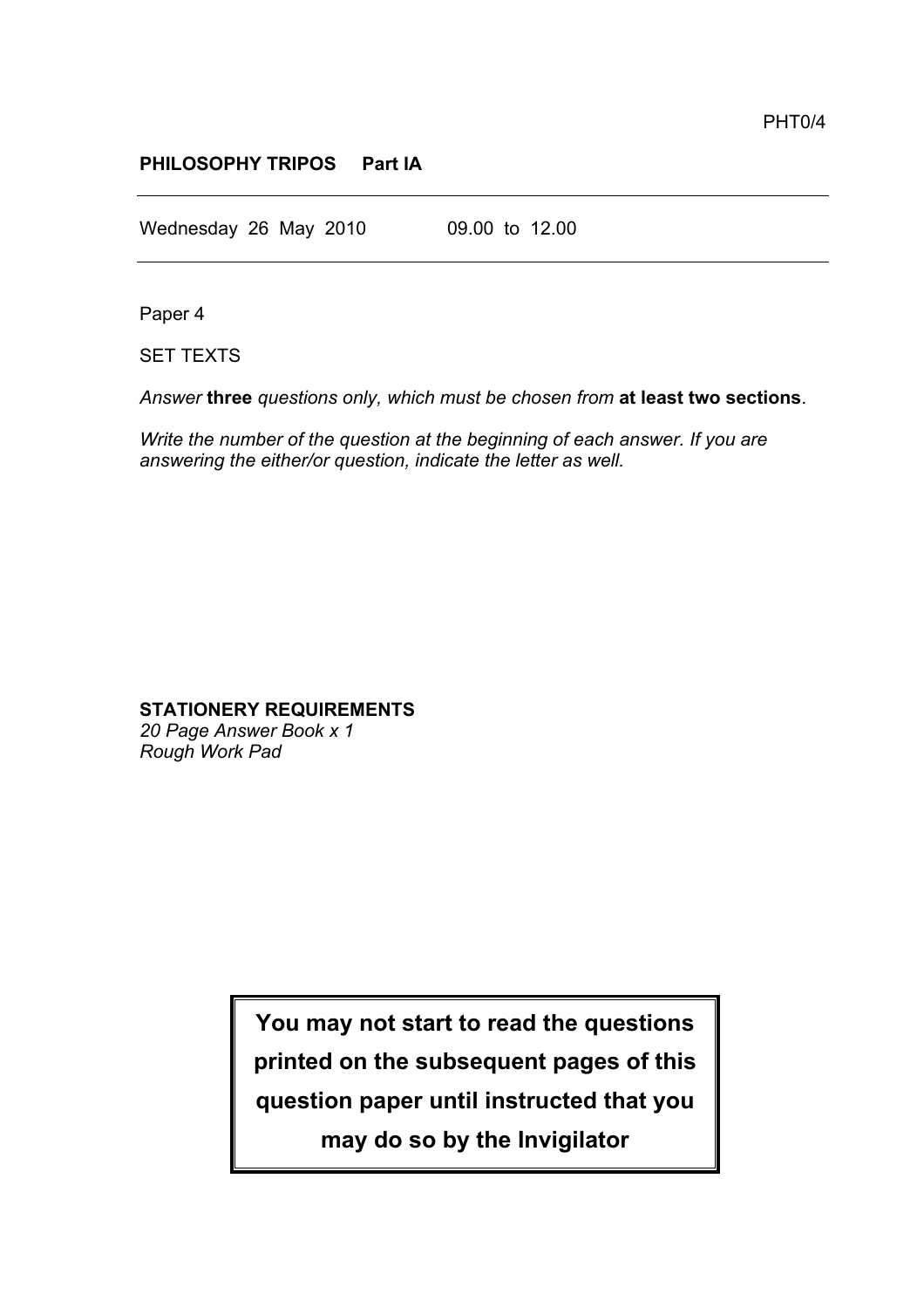SECTION A Plato, *Meno*

- 1 Is Socrates' demand for a definition of virtue reasonable?
- 2 Is the discussion of a geometrical example really relevant to a basically ethical enquiry?
- 3 Is Socrates right to think that virtue can be taught only if it is a form of knowledge?
- 4 Can one really account for the slave boy's knowledge of a geometrical proposition by asserting that he has 'remembered' something he learned before?

SECTION B Hume, *Dialogues Concerning Natural Religion*

- 5 In Section XII Philo urges that the difference between theism and atheism is merely verbal. What did he mean, and is he right?
- 6 The argument to design is often described as an argument by analogy. What does this mean, and is it a problem for Cleanthes?
- 7 Is the problem of evil the same for Demea and Cleanthes or different in what ways? Does either have an adequate response to it?
- 8 Can Hume's doctrine of 'natural belief' be used to rescue the theist's position?

SECTION C Mill, *On Liberty* and *The Subjection of Women*

- 9 'The principle which regulates the existing social relations between the two sexes — the legal subordination of one sex to the other — is wrong itself, and now one of the chief hindrances to human improvement.' **Discuss**
- 10 'It is good to have laws requiring the use of seat belts and forbidding the use of dangerous drugs. Therefore Mill's harm principle is wrong.' Discuss.